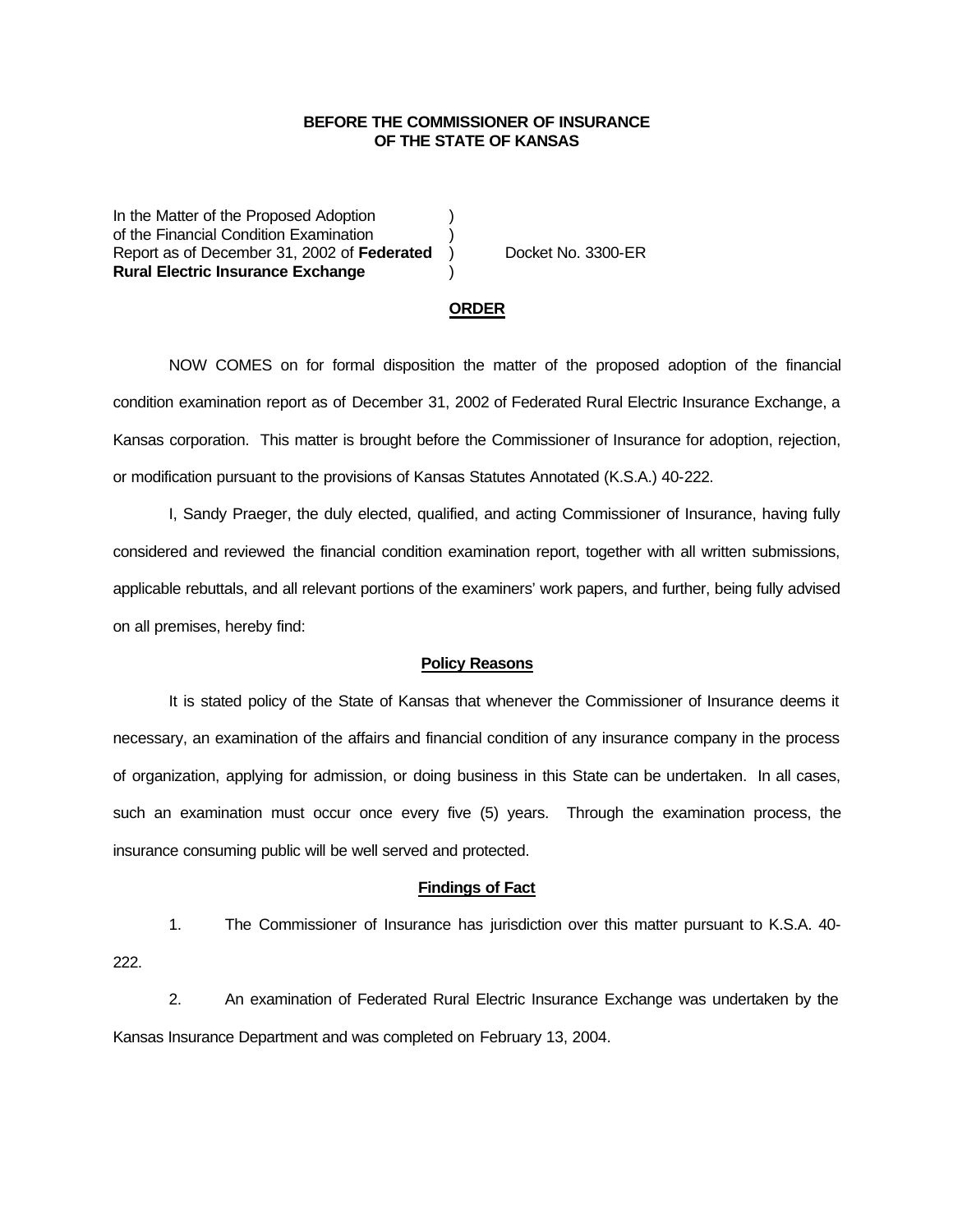3. The examiner-in-charge tendered and filed with the Kansas Insurance Department a verified written report of the examination within thirty (30) days following completion of the examination, to wit; February 13, 2004.

4. Following receipt of the verified report, the Kansas Insurance Department transmitted the report to Federated Rural Electric Insurance Exchange on February 18, 2004 with a duly executed notice advising the company of its opportunity to prepare and submit to the Kansas Insurance Department a written submission or rebuttal with respect to any and all matters contained in the report. Federated Rural Electric Insurance Exchange was further advised that any written submission or rebuttal needed to be filed with the Kansas Insurance Department no later than thirty (30) days after receipt of the verified report.

5. Federated Rural Electric Insurance Exchange filed a written acceptance of the verified report on March 17, 2004.

6. Based upon the written submission tendered by Federated Rural Electric Insurance Exchange, the company took no exceptions to matters contained in the verified report.

7. Within thirty (30) days of the end of the time period allowed for written submission or rebuttal, the Commissioner of Insurance fully reviewed the report, together with all written submissions and rebuttals provided by Federated Rural Electric Insurance Exchange. The Commissioner of Insurance further reviewed all relevant workpapers.

8. No other written submissions or rebuttals were submitted by Federated Rural Electric Insurance Exchange.

### **Conclusion of Law**

9. K.S.A. 40-222(d)(2) provides:

"Within 30 days of the end of the period allowed for the receipt of written submissions or rebuttals, the commissioner shall fully consider and review the report, together with any written submissions or rebuttals and any relevant portions of the examiners workpapers and enter an order:

(A) Adopting the examination report as filed or with modification or corrections. If the examination report reveals that the company is operating in violation of any law, regulation or prior order of the commissioner, the commissioner may order the company to take any action the commissioner considers necessary and appropriate to cure such violations; or